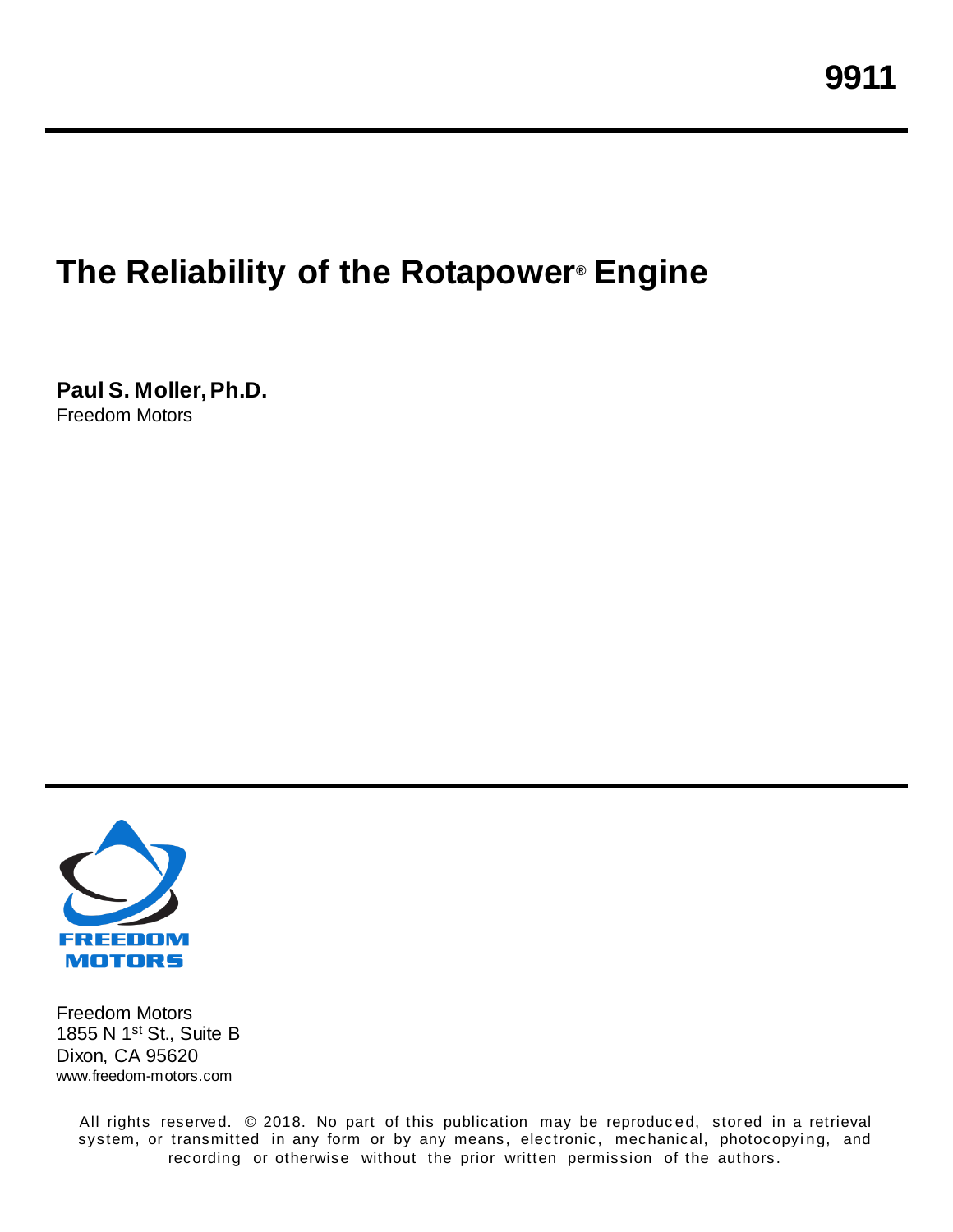

## **The Reliability of the Rotapower® Engine**

**Paul S. Moller, Ph.D.**

Freedom Motors

**9911**

#### **ABSTRACT**

The rotary engine is a uniquely packaged internal combustion engine invented in the late 1950's by Felix Wankel. The combination of high performance and minimum total moving parts were brought together in a powerplant that now has remarkable reliability. Several companies improved upon the basic foundation first developed by Dr. Wankel. The Freedom Rotapower engine capitalizes on this very large historic investment coupled with proprietary improvements that result in a reliable powerplant with impressive power to weight and power to volume characteristics.

#### **WANKEL-TYPE ROTARY ENGINES HAVE A HISTORY OF RELIABILITY**

Outboard Marine Corporation (OMC) manufactured approximately 15,000 rotary snowmobile engines during 1973-74<sup>1</sup> . Many of those engines are still running today without an overhaul. Those that failed generally did so because of misuse of the engine in this application; namely a hard climb in late spring in warm weather with an air-cooled engine designed for winter use. Even in this case the engine generally had a "soft failure," whereby it ran until it was stopped and was not able to be started again.

Ingersoll Rand had Curtiss -Wright manufacture a very large twin rotor rotary engine in the late 1960's, for pumping natural gas while running on natural gas. These engines have accumulated more than 40,000 hours without an overhaul.

The Gas Research Institute in Chicago undertook an extensive analytical and experimental study in an effort to find a co-generation engine that could run for 40,000 hours on natural gas without an overhaul. They concluded that the only engine in which this was possible was a rotary engine bas ed on the Wankel principle<sup>2</sup>.

The Mazda rotary engine racing team usually overhaul their engines only at the end of the season, while their piston-powered competitors generally overhaul their engines after every race<sup>3</sup>. Mazda did experience an oil-sealing problem in their first production engine. The seal that failed was particular to the oil cooled rotor rotary engine design. This seal prevents the rotor cooling oil from getting into the combustion chamber. Mazda was able to quickly solve this by changing the s eal design and material.

Freedom Motors undertook numerous tests of the OMC engine, in which the rotor was modified to reduce heat transfer to the rotor bearing, while the intake and exhaust systems were redesigned for maximum power. These modified OMC engines proved very reliable in a number of applications. The few engine failures that did occur have been traced to some external element such as im proper or inadequate lubricating oil or ingestion of forei gn material through the intake. These engines have been run for thousands of hours but due to experimental usage, no one test has exceeded hundreds of hours. The tests undertaken have been very severe, including dynamometer testing using an air-cooled rotor version at 80 hp for over 300 hours. Charge cooled rotor versions of the modified OMC design producing 55 hp have been used in a number of manned and unmanned VTOL aircraft. With over 200 flights in an eight -engined aircraft during six -plus years of flight-testing, the engines ran flawlessly, despite continuously operating at very near their maximum power.

#### **THE WANKEL ROTARY DESIGN IS WHAT MAKES THIS RELIABILITY POSSIBLE**

There are a number of features unique to the Wankel rotary engine that enhance its reliability by minimizing wear and potential for component failure. For example, the only rubbing surfaces are the seals. This differs from the piston engine where the piston skirt is inherently forced against the cylinder wall by the angled direction of the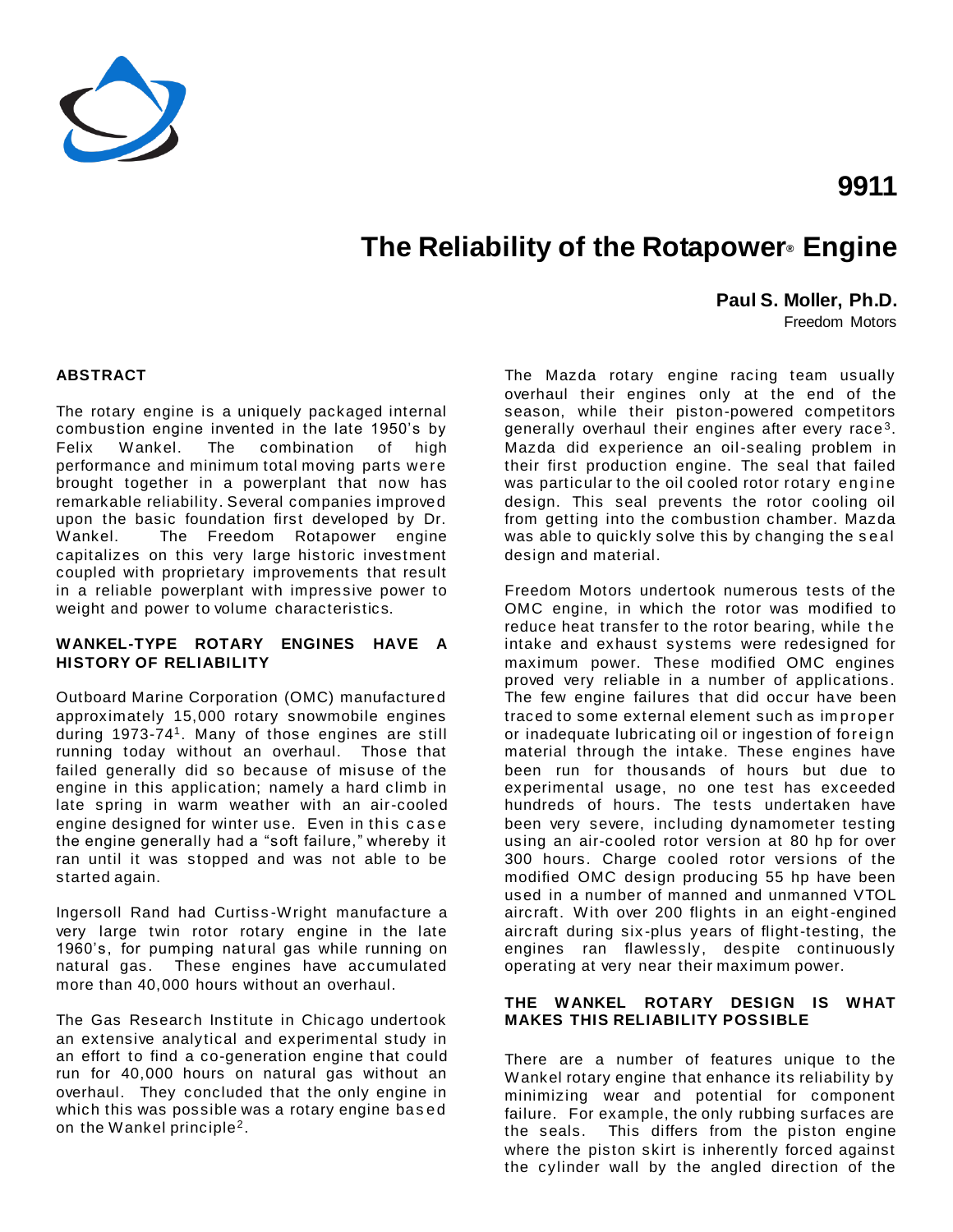connecting rod. Furthermore, since the rotor rotates at one-third the output shaft speed, the actual rubbing or seal sliding velocity is modest. A four-stroke piston engine delivering 50 HP at 6000 RPM has a maximum sliding speed of approximately 50 feet per second. This is similar to the maximum sliding speed of the Rotapower engine, however, with a piston engine the sliding velocity goes to zero at the top and bottom of the stroke. This tends to break the oil film and caus es substantial wear of the cylinder at those spots. In the rotary engine the difference between maximum seal speed and minimum seal speed is relatively small, which helps preserve the oil film $^4\!$ .

The enormous reversal of forces in the piston engine puts a very large inertial load on the bearings. This is handled in the four-stroke piston engine by the use of hydro-dynamically lubricated main bearings that provide some cus hioning effect. Hydrodynamic bearings, however, have significantly higher friction losses than do roller bearings. Roller bearings do not tolerate a reversing load and this accounts for bearings being a major failure mode for two-stroke engines where they are generally required. The Rotapower engine uses roller bearings but, due to its pure rotary motion, the bearings never see a damaging load reversal.

Finally, the few moving parts (two in a single-rot or Wankel-type rotary engine) greatly reduce the number of parts likely to fail. A four-stroke piston engine generating the same instantaneous torque characteristics could have as many as 38 moving parts.

#### **THE ROTAPOWER ENGINE IMPROVES ON THIS LEGACY OF RELIABILITY**

Freedom Motors acquired the rotary engine assets of OMC in 1985. While the OMC rotary had proven to be surprisingly reliable in the snowmobile application, it had poor fuel consumption and generated large amounts of unburned hydrocarbon emissions. In addition, it was not an engine designed to operate in conditions of elevated ambient temperature. In the rotary engine the power stroke always occurs at one point in the cycle and, unlike the piston engine, it never sees a cooling charge. This makes air-cooling the housing somewhat problematic except at low power. The OMC engine used an air-cooled housing which survived in winter-like conditions while using as much as 10% of its power to drive a cooling fan. OMC did use a charge-cooled rotor, which was an economically attractive alternative to the oil-cooled rotors used by Curtiss -Wright/John Deere/RPI or Mazda. Both RPI and Mazda achieved reliable engines, but the oil-cooled rotor was an expensive approach because of hardware costs and with 10% of its power being used to

provide this rotor oil cooling. The OMC design approach to charge-cooling the rotor did pres ent a problem because as their intake charge passes across the rotor it cools one side more than the other. This results in the roller bearing race becoming tapered. A tapered roller bearing generates rotor end thrust and consequently higher end housing wear, as well as bearing end loading which also accelerates bearing wear. Freedom Motors developed a patent pending induction/rot or system that cools the rotor evenly.

Freedom Motors, through its acquisition of the OMC engine technology, benefited greatly from the estimated \$100+ million (in today's dollars) spent by OMC developing this technology. It provided a firm proven foundation to build on and included a large number of engines and hardware to use during the experimental portion of its engine development program.

#### **THE ROTAPOWER ENGINE HAS A UNIQUE SET OF ATTRIBUTES**

Freedom Motors set out to create a rotary engine based on the Wankel principle that would achieve the following:

- 1. Use a liquid-cooled rotor housing in order to not limit the potential power output. The single rotor engine has been endurance-tested at over 80 horsepower. The original OMC engine produced 42 horsepower in cold weather.
- 2. Continue to use a charge-cooled or air-cooled rotor because of it's simplicity but develop ways to isolate the rotor bearing from the combustion heat at higher power levels.
- 3. Make the design modular so that the engine can go from one to a number of rotors by changing only the through-bolts and adding a single casting between each pair of rotor housings.
- 4. Eliminate any temperature differences across the rotor in order to lengthen engine life.
- 5. Introduce component changes, including dual spark plugs, to improve emissions and reduce fuel consumption. This led to a patented thermal coating, developed by the company under a previous NASA contract, and current combustion chamber improvements taking place under a U.S. Army contract.
- 6. A design that injects metered oil directly to the critical rotor bearing, prior to being channeled to the apex seals, by way of the rotor side seals. This eliminates either pre-mixing lubricating oil with the gasoline like OMC or injecting oil into the intake like Mazda. Both of these latter methods result in oil in the incoming charge where it is less efficient in lubricating and consequently ends up as unburned hydrocarbons that also increase particulate production.